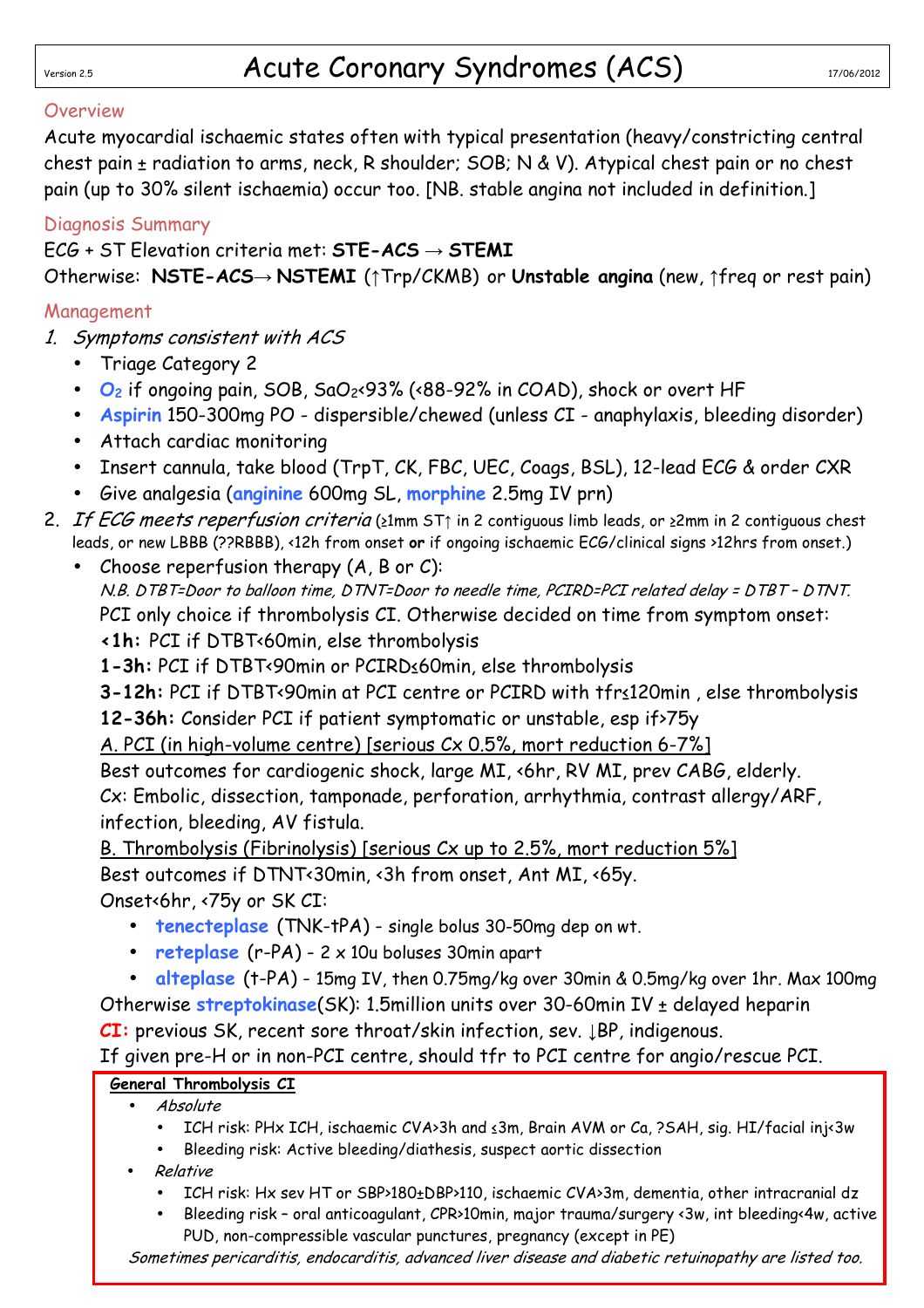Thrombolysis Complications:

- CVA ICH/ischaemic: Risks: >65yr, wt<70kg, HT, TPA use. ICH risk 0.25-2.5%
- Other haemorrhage risk = 10%
- Others: Allergy SK 5%, TPA 1.5%, myocardial rupture (late use), bone pain (SK)

If thrombolysis fails to reperfuse by 90min, should perform rescue PCI within 12hr.

C. Surgery – CABG if suitable anatomy

 Failed PCI, 3-vessel disease, structural damage, cardiogenic shock or ongoing ischaemia • Also give:

- **Clopidogrel** 300mg PO (600mg if PCI planned), unless acute CABG likely.
	- Or **prasugrel** 60mg PO if for PCI. **CI:** Hx of CVA/TIA, age>75, wt<60kg
- Heparin:
	- **Unfractionated heparin** IV (60u/kg bolus then 12u/kg/hr) or
	- **Enoxaparin** 1mg/kg bd SC (0.75mg/kg if PCI, ↓dose if elderly/renal dysfn) or
	- **Fondaparinux** 2.5mg od SC if not for PCI or
	- **Bilvalirudin** IV (0.75mg/kg bolus then 1.75mg/kg/hr) if avail, PCI planned and renal dysfn or ↑bleeding risk, and anticoag not CI
- β-blocker, statin, ±ACEI/ARB (if HT, CCF, LV dysfunction) started before d/c
- Stress test/cardiac imaging before discharge
- (?Glycoprotein IIb/IIIa inhibitor (**tirofiban**, **abciximab**, **eptifibatide**) at time of PCI)
- Other AMI Mx that may be required before reperfusion:
	- Treat arrhythmias: e.g. temporary AV block more common in inf AMI may need:
		- **Atropine**, **isoprenaline** or pacing esp if complete block
	- Cardiogenic shock higher risk in ant AMI. May need nitrates, inotropes, CPAP, etc
	- If RV infarct avoid nitrates and give fluid to support preload and BP
	- Treat electrolyte abnormalities (esp hypo- & hyperkalaemia), maintain euglycaemia
	- Transfuse severe anaemia
	- Hypothermia (32-34ºC) for 24h if <6h since arrest, ROSC<1h & not following cmds
- 3. If doesn't meet reperfusion criteria:
	- Monitor chest pain, perform serial ECG & cardiac enzymes, usually 6-10hr post onset.
		- However if high sensitivity Troponin I assay available then when:
		- **Neg** (<99th centile) on pres & **Neg** (or ↑<50%) 3hr later & >6hrs post onset: **MI 'ruled out'**
		- **Neg** on pres but **Pos** (or ↑>50%) 3hr later: MI likely
		- **Pos** on pres & rising 6hr later: **late MI/DDx** (PE, CCF, myocarditis, dissection, RF, drugs)
	- **Risk stratify**:

| <b>High Risk</b>                           | <b>Intermediate Risk</b>                           |
|--------------------------------------------|----------------------------------------------------|
| Hx: Repetitive / >10min ongoing CP         | Hx: Resolved CP in last 48hr (repetitive / >10min) |
| PCI in last 6mo or prev CABG               | Known coronary disease, PCI>6mo ago                |
| Nocturnal pain                             | Peripheral or cerebrovascular disease              |
| Syncope                                    | DM & atypical ACS symptoms                         |
| <b>LVEF</b> <40%                           | CRF & atypical ACS symptoms                        |
| DM + typical ACS symptoms                  | Any 2 RF (HT, smoking, 1lipids, FHx)               |
| CRF + typical ACS symptoms                 | $Age \ge 65$                                       |
| ECG: Persistent/dynamic ST↓ ≥0.5mm         | Regular aspirin for last 7d                        |
| New T inversion ≥2mm                       | ECG: No high risk changes on ECG                   |
| Transient ST1 20.5mm in 2 contiguous leads | Pathological Q waves                               |
| <b>Sustained VT</b>                        |                                                    |
| O/E: BPsys<90mmHg or diaphoresis           | <b>Low Risk</b>                                    |
| Pulmonary oedema or LVF                    | ACS consistent pain                                |
| New/worsening MR                           | No high or intermediate features                   |
| Inv: TrpT>0.01mcg/L or ↑ CK-MB             | Normal ECG                                         |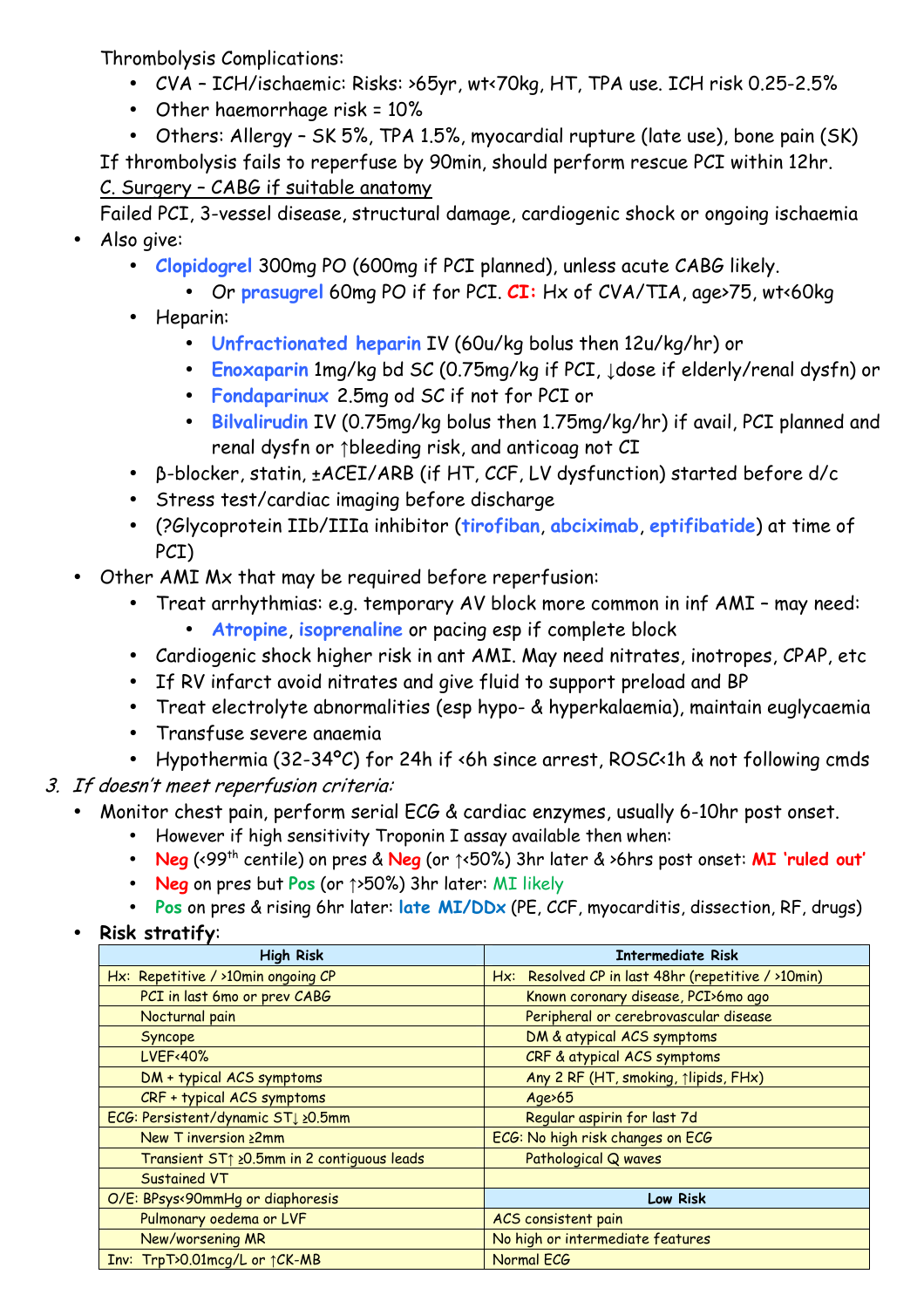#### **High risk [or confirmed NSTEMI] (Admit monitored bed):**

- **Aspirin** 100mg PO od unless CI.
- **Clopidogrel** 300mg PO stat then 75mg PO od, unless immediate PCI or CABG likely.
	- Alternative. **ticagrelor** not available in Australia currently
- Beta-blocker e.g. **metoprolol** 25mg PO bd. Consider ACEI, statin.
- **GTN** & **morphine** IV prn for pain: (**Nitrate CI**: RV MI, Viagra, hypoBP)
- Heparin (But discontinue **warfarin**):
	- **Unfractionated heparin** IV (60u/kg bolus then 12u/kg/hr) or
	- **Enoxaparin** 1mg/kg bd SC (0.75mg/kg if PCI, ↓dose if elderly/renal dysfn) or
	- **Fondaparinux** 2.5mg od SC if not for PCI or
	- **Bilvalirudin** IV (0.75mg/kg bolus then 1.75mg/kg/hr) if avail, PCI planned and renal dysfn or ↑bleeding risk, and anticoag not CI
- Glycoprotein IIb/IIIa inhibitor (**tirofiban**, **abciximab**) if DM OR STEMI/NSTEMI (i.e. ↑Trp + ECG changes + recurrent pain) OR invasive Mx planned.
- Invasive Mx: early angiography ± revascularisation unless severe co-morbidities.

# **Intermediate:**

After further assessment period & serial ECG/cardiac enzymes:

If ECG changes or  $\uparrow$ Trp or recurrent pain  $\rightarrow$  High Risk Mx.

Otherwise discharge with:

- **Aspirin** 100mg PO od unless CI.
- **Anginine** 600mcg SL prn
- Consider **Imdur** or **GTN** patches
- Action plan for further chest pain with urgent outpatient cardiac follow up
- Rest imaging/stress test before discharge or booked within 24-48hrs

## **Low (Discharge):**

- **Aspirin** 100mg PO od unless CI.
- **Anginine** 600mcg SL prn
- Early cardiac f/u + rest imaging/stress test before discharge or booked within <7d
- 4. Long-term management:
	- Lifestyle advice smoking cessation, diet, exercise, moderate EtOH intake, weight Mx.
	- Chest pain action plan, cardiac rehab and diabetic, hypertension & hyperlipidaemia control
	- Implantable cardiac defibrillators considered if persistently ↓LVEF (<40%).

## Prognosis

Mortality: unstable angina: ~4.5% @ 30d, ~8.5% @ 6mo; NSTEMI: ~11 @ 30d, ~19% @ 6mo STEMI: No Rx 30d mort: Ant (15%), Inf (8-10%) +RV/Post (30%), LBBB (20-30%) Mort ~halves with aspirin & thrombolysis (each have 25% relative risk reduction). Abs risk red = 5% (throm + aspirin), 6-7% (PCI+aspirin). Note that Cx rate ↓benefit esp Inf MI

# **TIMI (Thrombolysis in Myocardial Infarction) risk score for UA & NSTEMI**

Score 1 for each of the following:

- Age >65yr
- ≥3 IHD risk factors (HT, hyperlipidaemia, early Fam Hx IHD, DM, active smoking)
- Known coronary artery stenosis ≥50%
- Aspirin use in the last 7d
- Severe angina (>2 episodes of rest pain in 24hr)
- ST deviation on ECG ≥0.5mm
- Elevated cardiac markers troponin or (CK-MB)

Risk of MI/urgent revasc/death within 14d: Total score 0-1: ~5% risk, 4: ~20% risk, 6-7: ~40%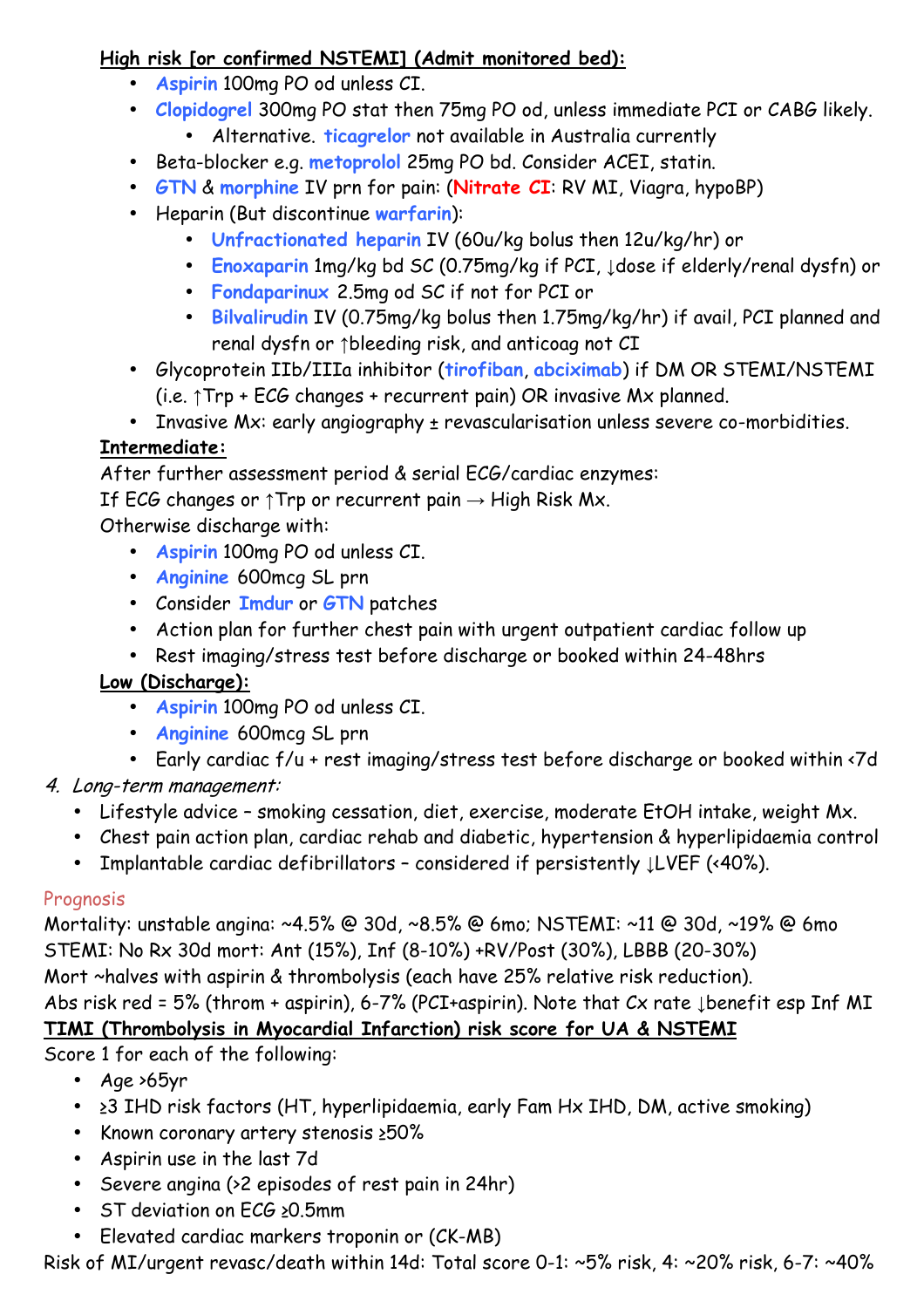#### Non-invasive tests for low-intermediate risk ACS

Tests may be at rest (e.g. looking for anatomic sign of disease e.g. >50% stenosis), or stressed (functional disease). Both may be required to establish/exclude the diagnosis in some.

#### **Stress Tests**

Particularly useful if pre-existing resting abnormalities, equivocal rest imaging or low risk. However limited in detecting degree of atheroma/vulnerable plaques.

Exercise Stress Test

- Treadmill/exercise bike protocols need to reach 85% of max predicted HR
- Cx 1:2,5000, mort 1:10,000
- CI: recent AMI, CCF, inability to exercise, LBBB, paced, WPW, Wellens', base-line ST changes, sig AV block, fever, HOCM, AS/MS, uncontrolled HT, pulm HT
- May be difficult to interpret if on BB, CCB, digoxin
- Pos if ↓ST (>1mm + pain, >3mm no pain), ↓BPsys>20 or ↑BPdia>15mmHg, STE, arrhythmia
- Unreliable in low risk (20% false pos), and so less predictive in women.
- Sens 70%(M) 60%(F). Spec 75%. Cannot rule ACS in or out, but OK for 1-6mo prognosis

Stress Radionuclide Myocardial Perfusion Imaging (<sup>99m</sup>Tc sestamibi or tetrofosmin,<sup>201</sup>Thallium)

- Assess myocardial perfusion, contractility and may assess wall motion
- Useful for mod-low risk ACS and unable to exercise
- Exercise or drugs to dilate coronary arteries (e.g. dipyridamole, adenosine)
- Sens 85-90%. Spec 75%. Annual cardiac event rate<1% if normal.
- Disadvantage: Radiation exposure (~0.5-1x a chest CT)

Stress Echocardiography

- ?impaired myocardial contraction (marker for ischaemia) which precedes ECG changes
- Also evaluates LV impairment in ischaemia, and might detect other cause of CP
- Stressed by exercise, drugs (dobutamine, dipyridamole)
- Results operator dependent. Poor images if obese, lung disease or tachycardic.
- Sens 85%. Spec 75%

MRI Cardiac Stress Test

- Stressed by drugs (dobutamine, adenosine)
- Better sens/spec than stress echo, but less available & more costly

Stress PET

• Little evidence for use yet

## **Rest Imaging**

If done when asymptomatic tests often less sensitive than during/shortly after acute episode. Coronary CT Angiography

- Looks for plaques & stenosis>50%
- Can look for other causes of CP (PE, dissection triple rule out"), but at higher rad cost
- Poor images if irreg/fast heart rate
- Disadvantages: Radiation, contrast (CI: renal dys)
- Good negative predictive value if normal.

Coronary Artery Calcium Scoring CT

- Looks for atherosclerotic calcified plaques, but 10-20% obstructive plaques not calcified
- Doesn't assess stenosis or stability of plaques.
- Agatston score (Normal 0 >400 severe) for major vessels and overall.
- Score predictive of 6mo adverse CV event. Good negative predictive value if normal.
- No contrast req

(Echo or Myocardial Perfusion Imaging can be done at rest but less sensitive than if stressed)